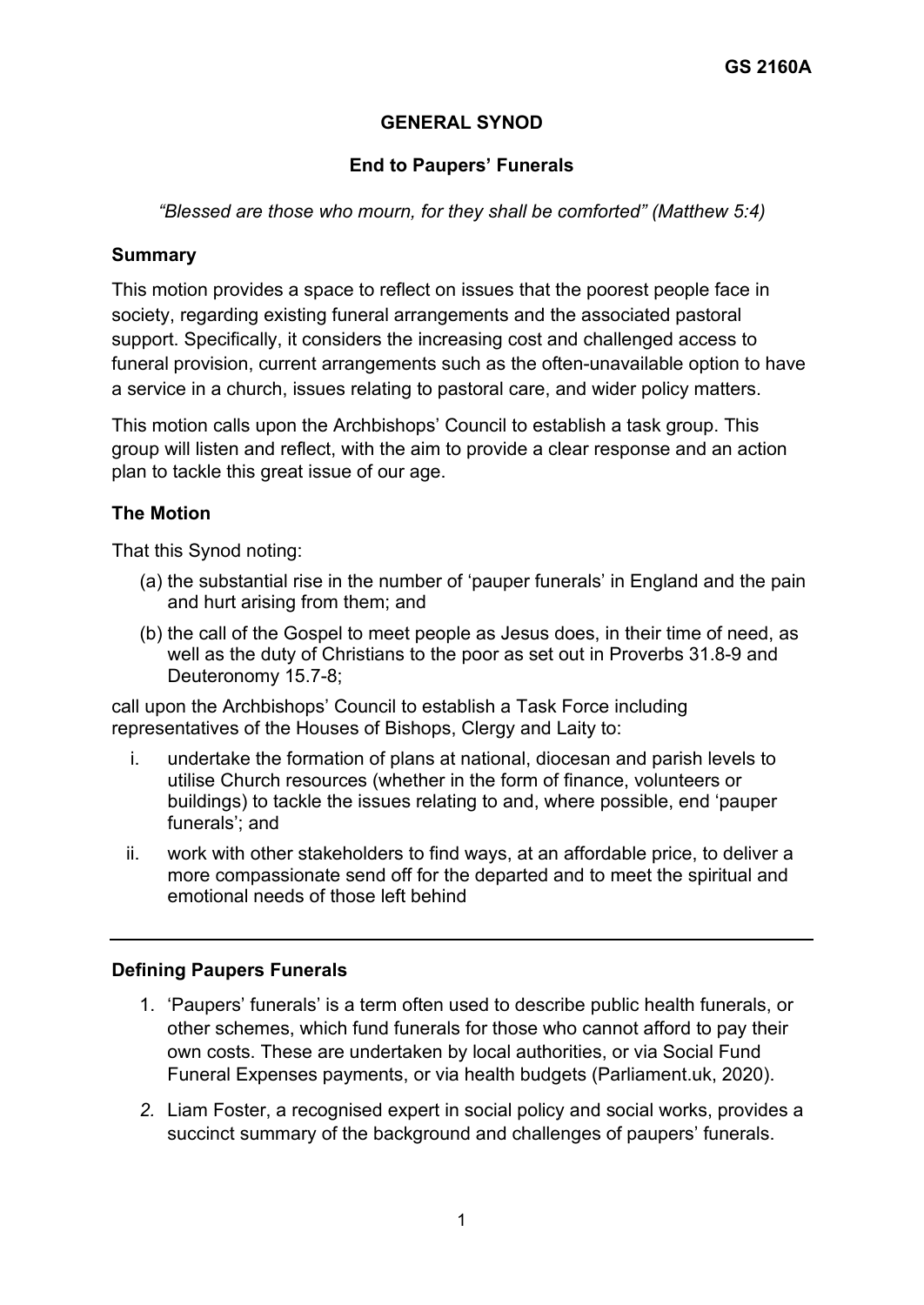*"What happens when someone cannot afford to pay for a funeral was entrenched within the ethos of the UK welfare state at its inception through a Universal Death Grant. Seven decades later, how funerals are provided for through the state has changed considerably. No longer a universal benefit, the Department for Work and Pensions' Social Fund Funeral Payment is a conditional benefit to those eligible, with claims assessed on both the availability of resources and family members. [This centrally-managed system] is supplemented by the Public Health Funeral system, administered by local authorities, which is intended to ensure there will be a funeral and body disposal for those who have no family members, or there are no means to pay"*. (Foster, 2016).

- 3. Whilst this motion focuses on what is traditionally regarded as 'paupers' funerals', the motion also seeks to establish a forum to consider and address the plight of those suffering from funeral poverty. This should include those who wrongly – due to fear, shame or anxiety – avoid a public health funeral but instead take out a loan they cannot afford. Any task group should, as its terms of reference, consider the wider context of funeral poverty.
- 4. I cite Corden et al (2016) to define the issues and the associated constituency that the motion affects:
	- "'People's inability to pay the costs';
	- 'The economic impact of lack of affordability, in particular problematic indebtedness'; and
	- 'Negative psychological and emotional constituents, including the impact on grief and experience of bereavement'".

## **The state of funeral provision for the poor in England today**

- 5. Across England and beyond, paupers' funerals are increasing at an alarming rate. As cash-strapped local authorities try to meet the growing need amongst our poorest with dignity in death and with support for those are left behind, the state, society and the Church are failing to respond appropriately to this cruel situation.
- 6. There has been a 70% increase in the number of paupers' funerals between 2015 and 2018 (ITV.com, 2018). This figure continues to grow costing councils alone, £5.4m annually. This does not include the cost or number of funerals for those passing away in hospital. The Commons Work and Pensions Committee has called for the Competition and Markets Authority to intervene in the way prices are set for burials. Academics such as Tony Walter posit that 'there are considerable issues with the way in which the state administers its funds in this area' (2017).
- 7. There is also no national set of standards for paupers' funerals. As a result, different local authorities have different practices, meaning the experience is a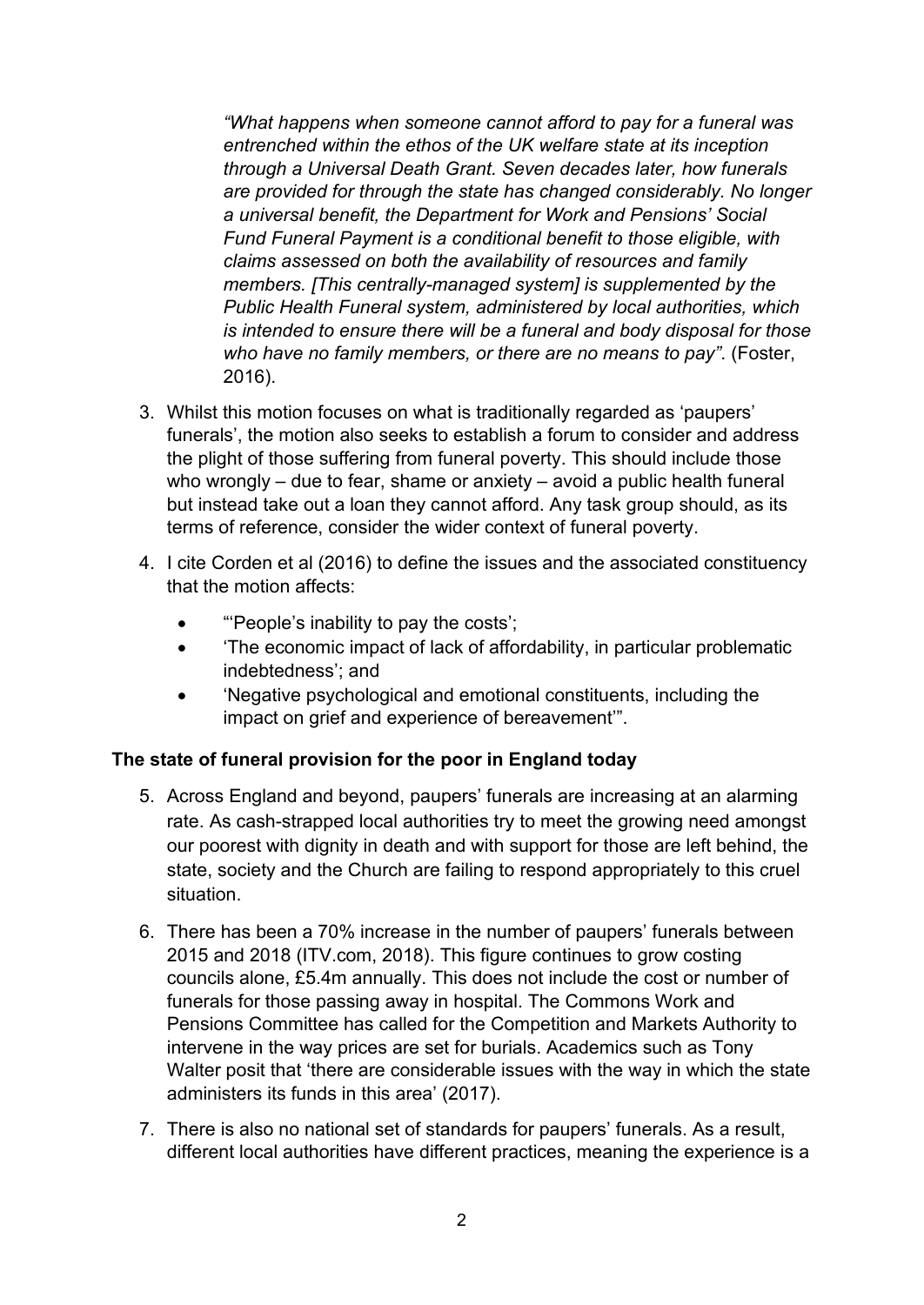postcode lottery. Recipients of a paupers' funeral and their loved ones' experience:

- Funeral services that they cannot attend
- Funeral services at which no one is allowed to be present
- No option for the funeral service to take place at a church
- Ashes often not returned to loved ones (thetimes.co.uk, 2018)
- Those left behind often have no pastoral care, and if they do, it is often undertaken by an unqualified 'funeral minister.' This practice leaves the vulnerable open to abuse.

### **Our responsibility to the poor and the purpose of a funeral**

- 8. While funerals play a central role within our faith, those of faith or none are still Children of God and a funeral service and pastoral care before or after death remains a rite of passage for all in society. Whether for the departed or those who mourn, funerals offer comfort, care and an opportunity to say goodbye. For all of us, they are also an opportunity to reflect on the meaning of our lives and our journey here on earth. The participation of others allows a process of grieving and celebration of life lost. Our approach to death speaks to God's purpose for us and our own gift of life. Funerals are also considered sacramental for those left behind, and everyone has the right to be commended to God at the end of their early pilgrimage.
- 9. Biblical teachings, theological works, and Church-centred organisations have all advocated for Christian responsibility to the poor.
- 10.Loftin and Dimsdale (2018) writing in Work as a Cooperation with God, reflect on Matthew 24:34-40 arguing that Jesus calls us as Christians to be "judged on basis of [our] efforts to satisfy basic human needs of the poor".
- 11.The Church Urban Fund argues that "Christian theology provides a distinctive perspective on poverty, including an in-built 'bias to the poor' and a strong emphasis on a personal and collective responsibility to help those in poverty as an expression of God's love for, and identification with, the 'least of these'" (cuf.org.uk, 2020).
- 12.The Scriptures read:

*"Speak up for those who cannot speak for themselves, for the rights of all who are destitute. Speak up and judge fairly; defend the rights of the poor and needy".* (Proverbs 31.8-9, *New International Version*)

*"If anyone is poor among your fellow Israelites in any of the towns of the land, the Lord your God is giving you, do not be hard hearted or tight fisted toward them. Rather, be open-handed and freely lend them whatever they need".* (Deuteronomy 15.7-8, *New International Version*)

13.In discussing the relevance of theology to the poor, Trevor Homfray-Cooper points to Psalm 146:7–9 and argues this imbues Godly characteristics in respect of the poor: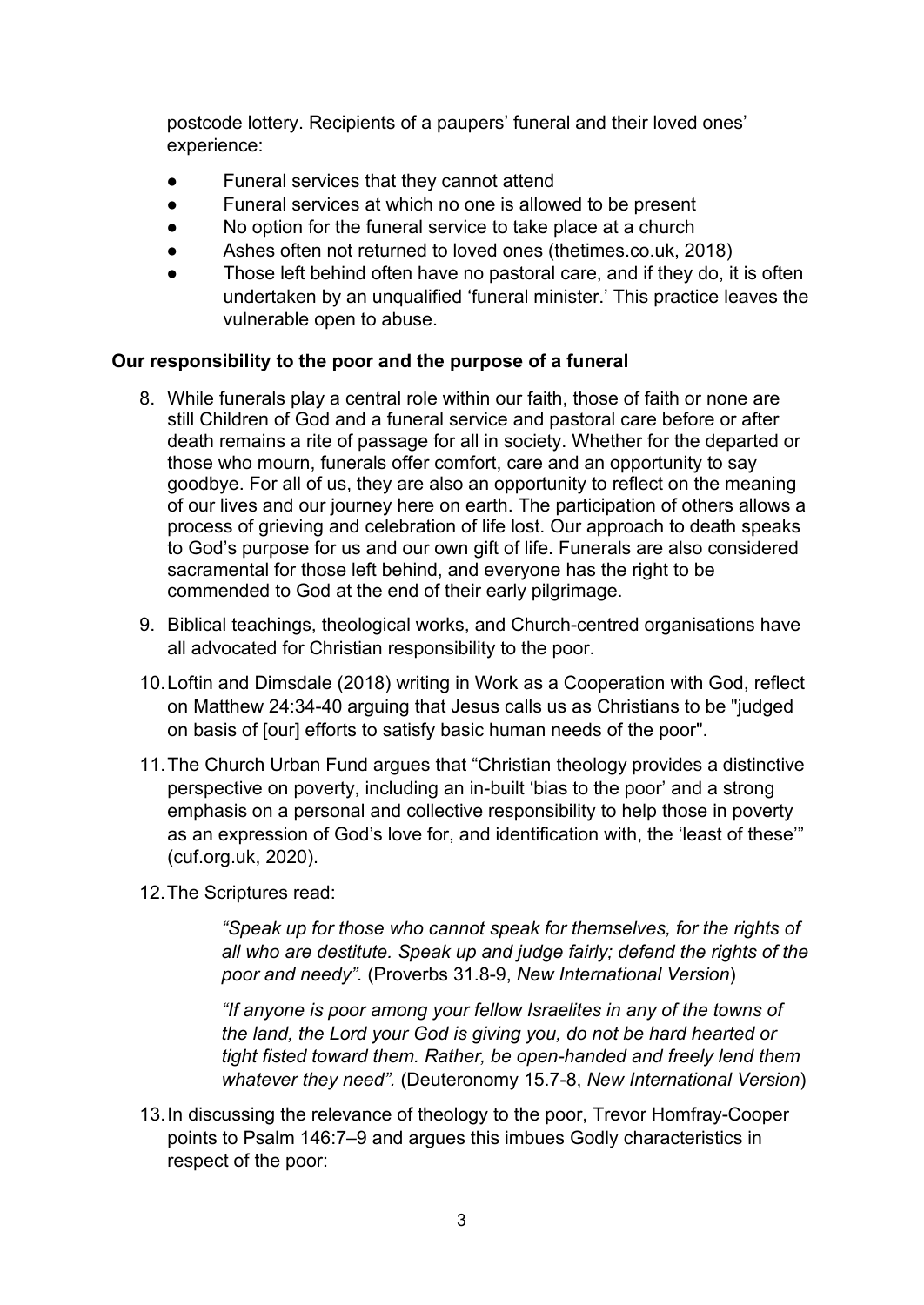*"He upholds the cause of the oppressed and gives food to the hungry.*

*The Lord sets prisoners free, the Lord gives sight to the blind, the Lord lifts up those who are bowed down, the Lord loves the righteous.*

*The Lord watches over the foreigner and sustains the fatherless and the widow, but he frustrates the ways of the wicked" (*Psalm 146:7–9 , *New International Version).*

14. Homily 50 on St Matthew's Gospel by St John Chrysostom in the 4<sup>th</sup> century sheds further light:

> "Do you wish to honour the Body of Christ? Then do not disdain Him when you see Him in rags. After having honoured Him in Church with silken vestments, do not leave Him to die of cold outside for lack of clothing. For it is the same Jesus Who says, "This is My Body" and Who says, "I was hungry but you would not feed Me. Whenever you refused to help one of these least important ones, you refused to help me." The Body of Christ in the Eucharist demands pure souls, not costly garments. But in the poor, He demands all our care". (Barkhuizen, 1995)

### **Conclusion**

- 15.Each funeral costs £1400 in average. At present, paupers' funerals are an increasing burden for the state. And as time goes on, the experience for the individuals involved worsens.
- 16.Funerals offer a great opportunity to connect with the communities we as the Church serve, acting often at times as a primary point of contact; contact that we – and our communities – cannot afford to miss out on.
- 17.The question is, therefore, what can the Church at a national, diocesan and parish level do to work with the available budget to support those departed, their families and Councils to meet the needs of the community, living and dead?
- 18.My first hope is that in passing this motion there will be space to consider how we, as a Church, might respond in mission, ministry and using our resources and networks to challenge or aid existing authorities to meet the needs of those suffering what has become a cruel experience.
- 19.My second hope is that the Church can offer leadership in ensuring that paupers' funerals as they are today end, and that a new person-centred, modern affordable and universal basic funeral replaces existing provision to offer a Christ-like experience of love, hope and compassion. Some Parishes or Dioceses have wonderful experiences that show a Christian witness, and by having this debate and discussion, we can enlighten one another.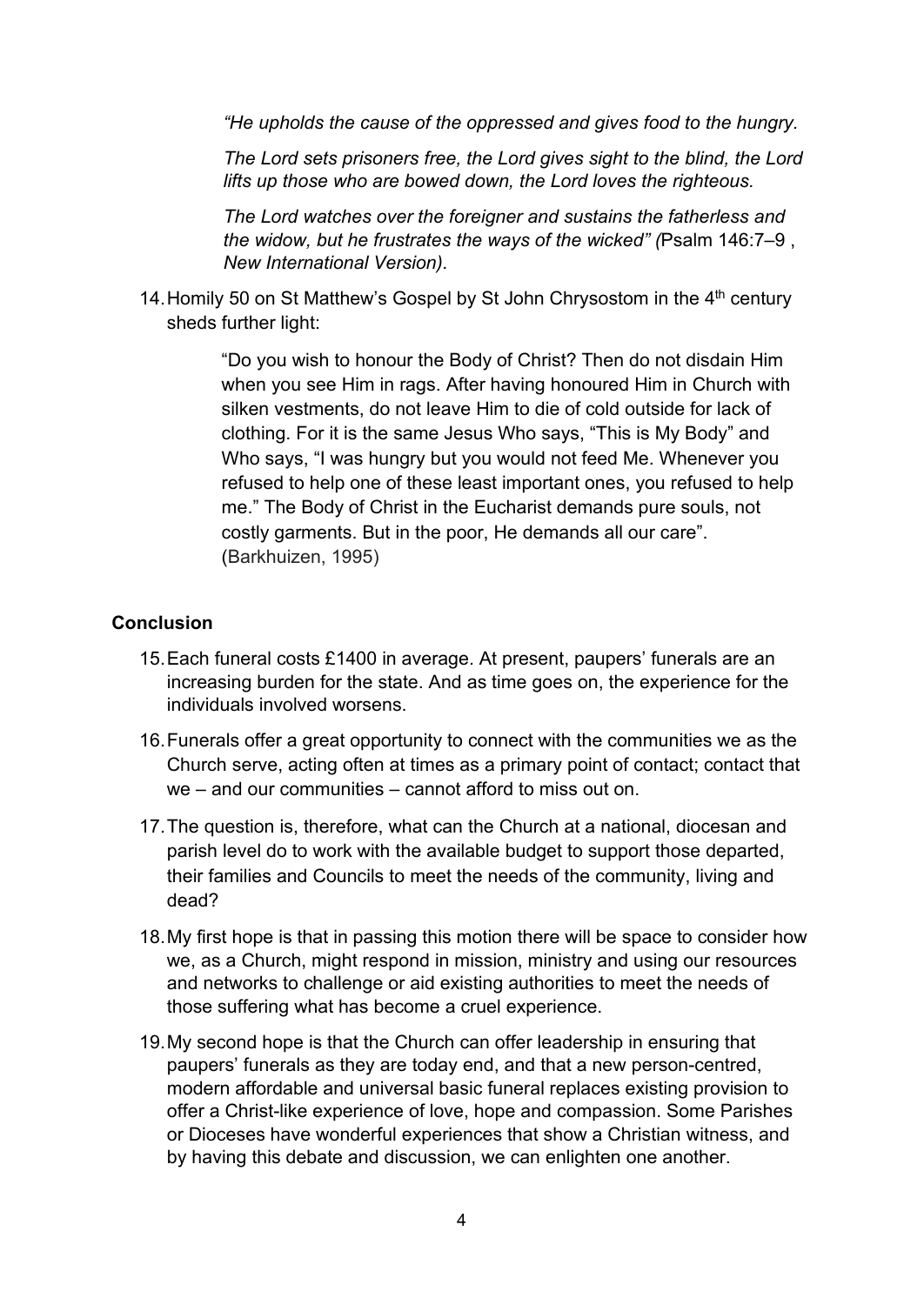# **References**

Barkhuizen, J.H., 1995. JOHN CHRYSOSTOM," HOMILY 50" ON MATTHEW 14: 23–36 (" PG" 58,503–510). A PERSPECTIVE ON HIS HOMILETIC ART. *Acta classica*, *38*, pp.43-56.

Corden, Patricia Anne and Hirst, Michael Anthony (2016). The Meaning of Funeral Poverty: an exploratory study. Social Policy Research Unit, York.

Foster L., Woodthorpe K (2016). Funeral Welfare to the Grave. In: Foster L., Woodthorpe K. (eds) Death and Social Policy in Challenging Times. Palgrave Macmillan, London

Homfray-Cooper, T (2018). Is a theology for the poor relevant in a British society supported by benefits and a free NHS? Journal of the European Pentecostal Theological Association, 38(1), pp.3-23.

Homily 50 on St Matthew's Gospel by St John Chrysostom in the 4<sup>th</sup> century

Loftin K, and Dimsdale T (2018). Theological Foundations and Practical Implications. SCM Press.

Walter, T (2017). Bodies and ceremonies: Is the UK funeral industry still fit for purpose? Mortality, 22(3), pp.194-208.

Deuteronomy 15.7-8, Holy Bible: New International Version.

Matthew *5:4,* Holy Bible: New International Version.

Psalm 146:7–9, Holy Bible: New International Version.

Proverbs 31.8-9, Holy Bible: New International Version.

ITV Report. ITV News investigation finds 70% rise in 'paupers' funerals' - with some councils preventing relatives attending. [https://www.itv.com/news/2018-06-15/itv](https://www.itv.com/news/2018-06-15/itv-news-investigation-finds-70-rise-in-paupers-funerals/)[news-investigation-finds-70-rise-in-paupers-funerals/.](https://www.itv.com/news/2018-06-15/itv-news-investigation-finds-70-rise-in-paupers-funerals/) Reported on 15<sup>th</sup> June 2018. Accessed on 7<sup>th</sup> January 2020.

BBC News. Paupers' funerals cost UK councils nearly £5.4m in a year. [https://www.bbc.co.uk/news/uk-england-46796036.](https://www.bbc.co.uk/news/uk-england-46796036) Reported on 9<sup>th</sup> January 2019. Accessed on 7<sup>th</sup> January 2020.

The UK Parliament. House of Commons – Support for the Bereaved – Work and Pensions Committee.

[https://publications.parliament.uk/pa/cm201516/cmselect/cmworpen/551/55108.htm.](https://publications.parliament.uk/pa/cm201516/cmselect/cmworpen/551/55108.htm) Copyrighted in 2015. Accessed on 7<sup>th</sup> January 2020.

Poground, G (2018). Councils refuse to hand over ashes to families after pauper funerals. [https://www.thetimes.co.uk/article/councils-refuse-to-hand-over-ashes-to](https://www.thetimes.co.uk/article/councils-refuse-to-hand-over-ashes-to-families-after-pauper-funerals-zffvxkl5x)[families-after-pauper-funerals-zffvxkl5x.](https://www.thetimes.co.uk/article/councils-refuse-to-hand-over-ashes-to-families-after-pauper-funerals-zffvxkl5x) Accessed on 7th January 2020.

Church Urban Fund (2012). Bias to the Poor? A Study of Christian Attitudes To Poverty in This Country. [https://www.cuf.org.uk/learn-about/publications/bias-to-the](https://www.cuf.org.uk/learn-about/publications/bias-to-the-poor)[poor.](https://www.cuf.org.uk/learn-about/publications/bias-to-the-poor) Accessed on 7<sup>th</sup> January 2020.